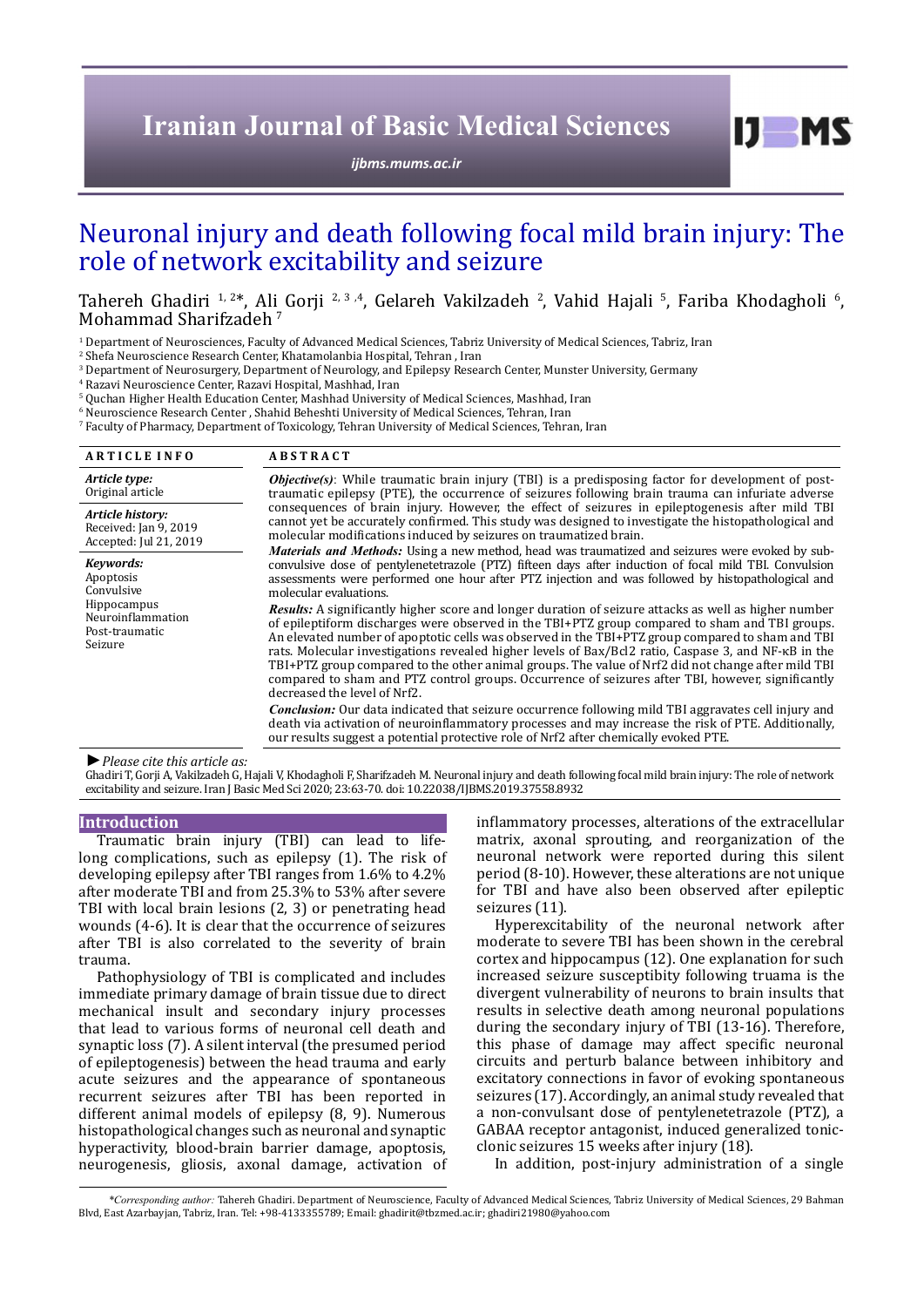low dose of kainic acid, a Glutamate agonist, augmented hippocampal glucose metabolic rates and resulted in extensive neuronal death in the ipsilateral hippocampal CA3, CA4, and hilar regions (19). In another study, an induced period of post-traumatic epilepsy (PTE) using PTZ remarkably worsened the cellular damage following TBI (7). These observations suggest that seizure activity after TBI may exacerbate the outcome and exaggerate the primary insult (7, 12). In the clinic, the occurrence of PTE is also associated with severe TBI, cognitive deficit, and hippocampal atrophy (12, 20). Development of seizure attacks early after TBI enhanced seizure susceptibility and decreased seizure threshold in several models of TBI (18, 19, 21-24). This is worth mentioning that, the structural consequences of TBI including cellular and synaptic reorganization occur during the period of time (days to months), and thus the potential role of the double insult of a PTE on neuronal vulnerability and its consequences can be investigated (12).

In the present study, we investigated molecular and cellular outcomes following induced PTE. In order to produce disease model, animals received a mild focal brain injury (25) or sham surgery, and 2 weeks later, seizure behavior was assessed by challenging the animals with PTZ and scored using a clinical grading scale (7). This research aimed to identify alterations in apoptotic and inflammatory mediators after induction of PTE in the rat brain.

# **Materials and Methods**

### *Animals*

Forty-eight male Wistar rats were housed in a 12 hr light and dark cycle with free access to food and water. All experiments were carried out according to the laboratory animal research guidelines of the ethics committee of Shefa Neuroscience Research Center, Tehran, Iran.

The rats were randomly assigned into 4 groups: (i) Sham: animals were only subjected to skin incision without any other intervention  $(n = 12)$ ; (ii) PTZ: animals were intraperitoneally injected with a subconvulsive dose of PTZ  $(30 \text{ mg/kg}, n = 12)$ ;  $(iii)$  TBI: animals received intraperitoneal injections of saline 15 days after mild TBI  $(n = 12)$ ;  $(IV)$  TBI+PTZ: animals received PTZ (30 mg/kg) 15 days after a mild TBI ( $n =$ 12). All sham and PTZ animals were age-matched with TBI and TBI+PTZ rats for all experiments.

# *Electrode implantation and induction of mild TBI*

A detailed description of our method and an assessment of its accuracy have been given previously (25). Briefly, rats were anesthetized by intraperitoneal injection of a mixture of ketamine (100 mg/ml, Sigma, USA) and xylazine (20 mg/ml, Rompun, Bayer, Germany) throughout all surgical procedures and TBI (26). The skull was shaved and antiseptically cleaned before positioning the animal in a stereotaxic frame. Then, skull periosteum was exposed by a midline longitudinal scalp incision after securing in a stereotaxics and the fascia cleared to expose the surface of the skull. Two silver cortical electrodes were inserted over the left and the right somatosensory cortices (2 mm lateral and 3 mm rostral to bregma). Two additional electrodes

were placed into the skull over the nasal bone (rostral to bregma, 5 mm lateral to the midline), served as a reference electrode. A focal brain injury in the right parietal cortex was caused by a given weight under stereotaxic guidance. The device could hold up to 500 g and the force was exerted through a thin metal tip onto the skull of the animal. While the head was fixed in a stereotaxic frame, the short arm of the device, carrying 500 g of weight, was released from 30 cm distance at a 65° angle on the right parietal cortex. The surface of the tip of the hammer-like metal rod was 4 mm2 and the impact force of each weight drop was 17.2 N. After TBI, the rats received supporting oxygenation during the recovery period. Following TBI, the entire area was cemented by dental acrylic.

## *Neurological deficit severity evaluation*

The severity of neurological impairments was assessed at various time intervals after TBI (1, 24, and 48 hr, as well as 7 and 14 days), using a modified Neurological Severity Score (mNSS) (27).

## *PTZ challenging test*

To detect seizure susceptibility following TBI, animals underwent PTZ treatment by intraperitoneal injection of a sub-convulsive dose of PTZ (30 mg/kg in 0.9% saline; Sigma, St.Louis, MO) 2 weeks after TBI. Following the PTZ injection, each rat was placed in a transparent plastic cage and observed for 60 min. The latency for behavioral seizure activity was defined as the time lag between PTZ injection and the occurrence of the first tonic-clonic activity. Convulsions were scored into five classes by a standard method as follows: Class 1, myoclonic (brief jerks of a muscle or a group of muscles); Class 2, unilateral clonic (<1 min); Class 3, bilateral clonic (<1 min); Class 4, bilateral clonic sustained (>1min); Class 5, tonic-clonic (severe muscles contractions with loss of postural control) (28).

### *Electrocorticographical assessment*

 To detect any hyperexitibility, electrical activity of the brain was recorded under sedation by chloral hydrate (400 mg/kg, Sigma, St. Louis, USA) (29). Recording electrodes were stereotaxically implanted on the dura mater of the left and right somatosensory cortices. Electrocorticogram (ECoG) was recorded by silver electrodes connected to an amplifier (EXT-02 F, NPI, Germany) and sent to a computer (IBM, USA) through the digital-analog converter (Digidata 1440A digitizer; Axon CNS Instrument). ECoG recordings were performed for 10 min before and one hour after PTZ (30 mg/kg,IP; Sigma, dissolved in saline) injection. Latency, frequency, amplitude, and duration of epileptiform activities were extracted and calculated using AxoScope 10.2 software (Axon; Molecular Devices). Spike-and-wave complex (< 15 s) was considered as epileptiform activities (30), and the number of spike and wave discharges (SWDs; epileptiform discharge) were counted during 60 min after injection of a single sub-convulsant dose of PTZ.

# *Histopathology and DNA fragmentation analysis*

Following the induction of seizures by PTZ, animals were sacrificed and, after transcardial perfusion, brains were removed and embedded in paraffin. In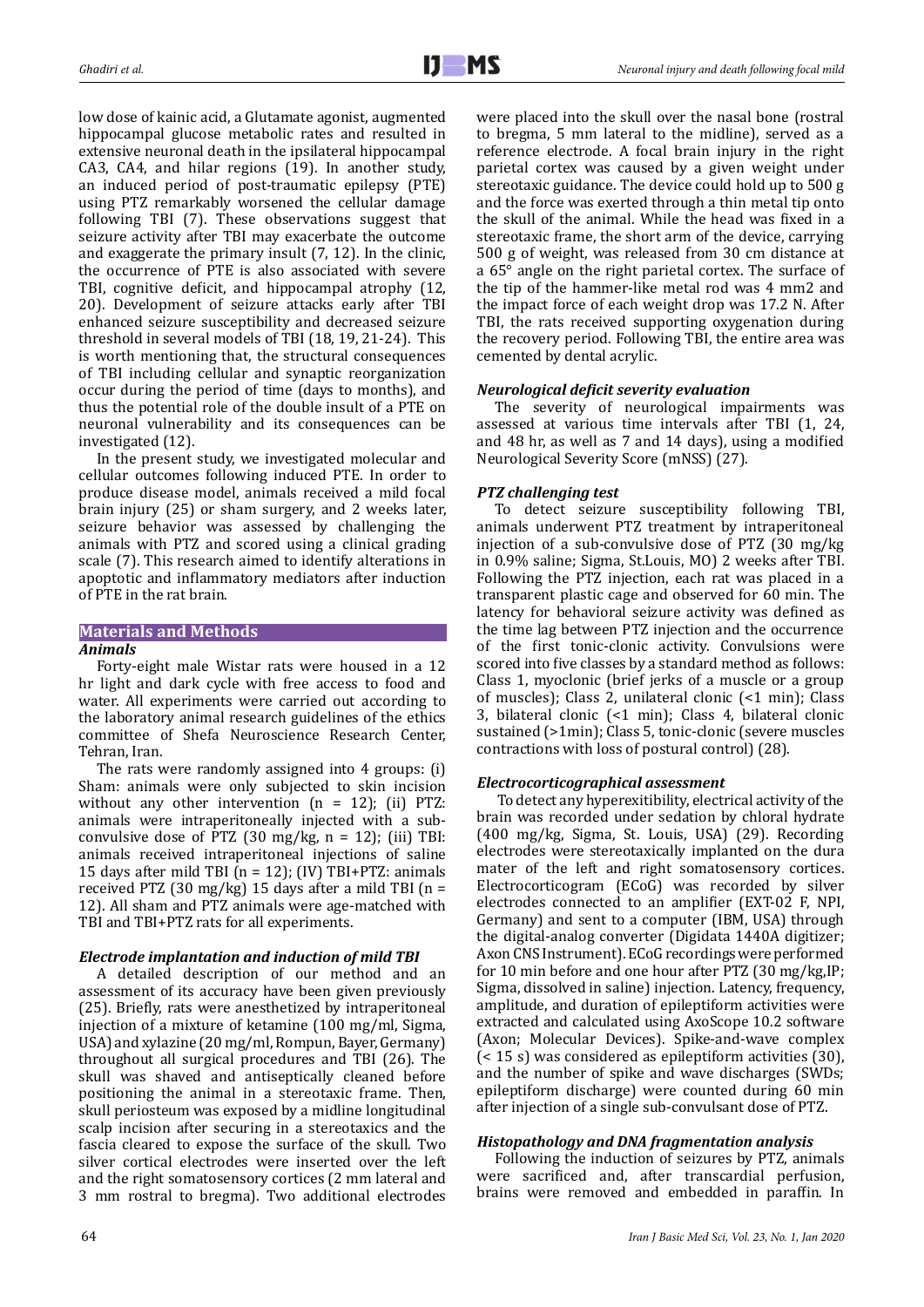situ labeling of DNA fragmentation using a terminal deoxynucleotidyl-transferase-mediated dUTP nick-end labeling (TUNEL) Kit (Roche, Mannheim, Germany) was performed on brain sections, as previously described (31). Briefly, three coronal 8 μm thick sections (between -3.2 to -4.00 mm from the bregma) from each block were dewaxed and dehydrated by heating to 60 °C, followed by washing in xylene and rehydration through washing with diluted alcohol. After being washed with 10 mM Tris-HCl (pH 7.6), the sections were incubated in methanol containing  $0.3\%$  H<sub>2</sub>O<sub>2</sub> for 10 min to inhibit endogenous peroxidase activity. They were then treated with proteinase K (Roche, 20 μg/ml in Tris buffer) at 37 °C for 30 min. The sections were incubated in TUNEL reaction mixture at 37 °C for 60 min and in POD solution for 30 min. The color reaction was developed in 3-3′-diaminobenzidine (DAB, Roche; 0.5 μl DAB and 1.5 μl peroxide buffer) for 5–10 min and counterstaining was performed with Cresyl violet. The extent of brain damage was evaluated as an average number of TUNEL-positive cells in each section viewed under 40 × magnification and counted in 10 microscopic fields from the parietal cortex, hippocampal CA1, and CA3 ipsilateral to the TBI site.

### *Western blotting*

The level of proteins was evaluated by the western blot method. At the end of the seizures, brains were removed after transcardial perfusion of 150 ml cold phosphate-buffered saline. The right hippocampus (of the traumatized hemisphere, n=4) was extracted. Hippocampal specimens after homogenization were lysed in buffer containing a protease phosphatase cocktail. Protein concentrations were determined according to Bradford's method (32). The total proteins were electrophoresed on 12% SDS-PAGE gels, transferred to polyvinylidene fluoride (PVDF) membranes, and detected by nuclear factor (erythroidderived 2)-like 2 (Nrf2) (Abcam, Cambridge, MA, USA), Caspase 3 (Santa Cruz, Germany), necrosis factor kappa B (NF-κB), Bcl2-associated x protein (Bax), and B cell lymphoma 2 (Bcl2) (Cell Signaling, Beverly, MA, USA) antibodies. Immunoreactive polypeptides were illuminated using enhanced chemiluminescence (ECL) reagents (Amersham Bioscience, USA) and subsequent radiography. Data analysis was performed using ImageJ software (Version 1.46, National Institutes of Health) by measuring the integrated density of bands after background subtraction on films (33).

### *Statistical analysis*

Statistical analyses were performed with (GraphPad Software, Inc., San Diego, CA). Latency and duration of PTZ-induced seizures were expressed as the average time (min) for the first generalized seizure corresponding to scores V, and for the occurrence of seizures were compared by means of a one-way analysis of variance (ANOVA) test followed by Newman–Keuls test as appropriate. Latency in the ECoG recordings was expressed as the average time to the first SWD. All values were expressed as mean±SEM (standard error of the mean). A *P* value of 0.05 or less was considered significant.

# **Results**

## *Neurologic impairments*

A significant higher mNSS was observed 24 hours after mild TBI (mean mNSS values: 8.125 for TBI+PTZ group, 7.42 for TBI+saline group versus 0 for non- traumatized groups, *P*<0.001). Impairment of neurologic functions, however, was significantly reduced 48 hr after TBI, and mNSS were returned to pre-TBI conditions 2 weeks after TBI. There were no significant differences in mNSS between TBI+PTZ and TBI+saline groups following TBI. Neurologic scores of sham and PTZ groups did not change in all observations during the 15 days of assessment (Figure 1).

Seizure behavior and epileptiform discharges increased seizure susceptibility in mice 30 days after fluid percussion injury.

Fifteen days after TBI or sham operation, a sub-convulsive dose of PTZ or saline was injected intraperitoneally in sham, PTZ, TBI+PTZ, and TBI+saline rats and seizure behavior parameters as well as electrocorticogram were evaluated. Sham-operated, PTZ, and TBI+saline rats did not display any seizure behavior or SWD through ECoG recording (Figure 2). Whereas post-traumatic cellular and molecular alterations may produce sub-clinical hyperexcitable sites throughout the brain, which are not detectable in the clinic as seizure; hence, ECoG was recorded in order to detect any subclinical excessive excitation. While, there was a high incidence (percent of animals experienced tonic-clonic seizure) of seizure in traumatized animals underwent PTZ challenging test (TBI+PTZ group, 83.3%; n=12, *P*<0.001). Behaviorally and electrically no seizures were observed in TBI+saline-treated animals (TBI+saline) or PTZ-treated animals (Table 1). Otherwise, neither sub-convulsive PTZ nor TBI lonely could induce seizure behavior or epileptiform discharges. Therefore, there were no differences between these groups. Most



**Figure 1.** Modified neurologic severity score (mNSS) following mild traumatic brain injury (TBI). Sham group underwent anesthesia and skin incision only without TBI, and pentylenetetrazole (PTZ) group only received an intraperitoneal injection of a sub-convulsive dose of PTZ without induction of TBI. mNSS in the TBI+PTZ and TBI+Saline groups increased 24 hours after induction of mild TBI, whereas mNSS of sham and PTZ groups remained at the lowest levels compared to other TBI-induced groups. Values are expressed as mean±SEM. \* indicates *P*<0.001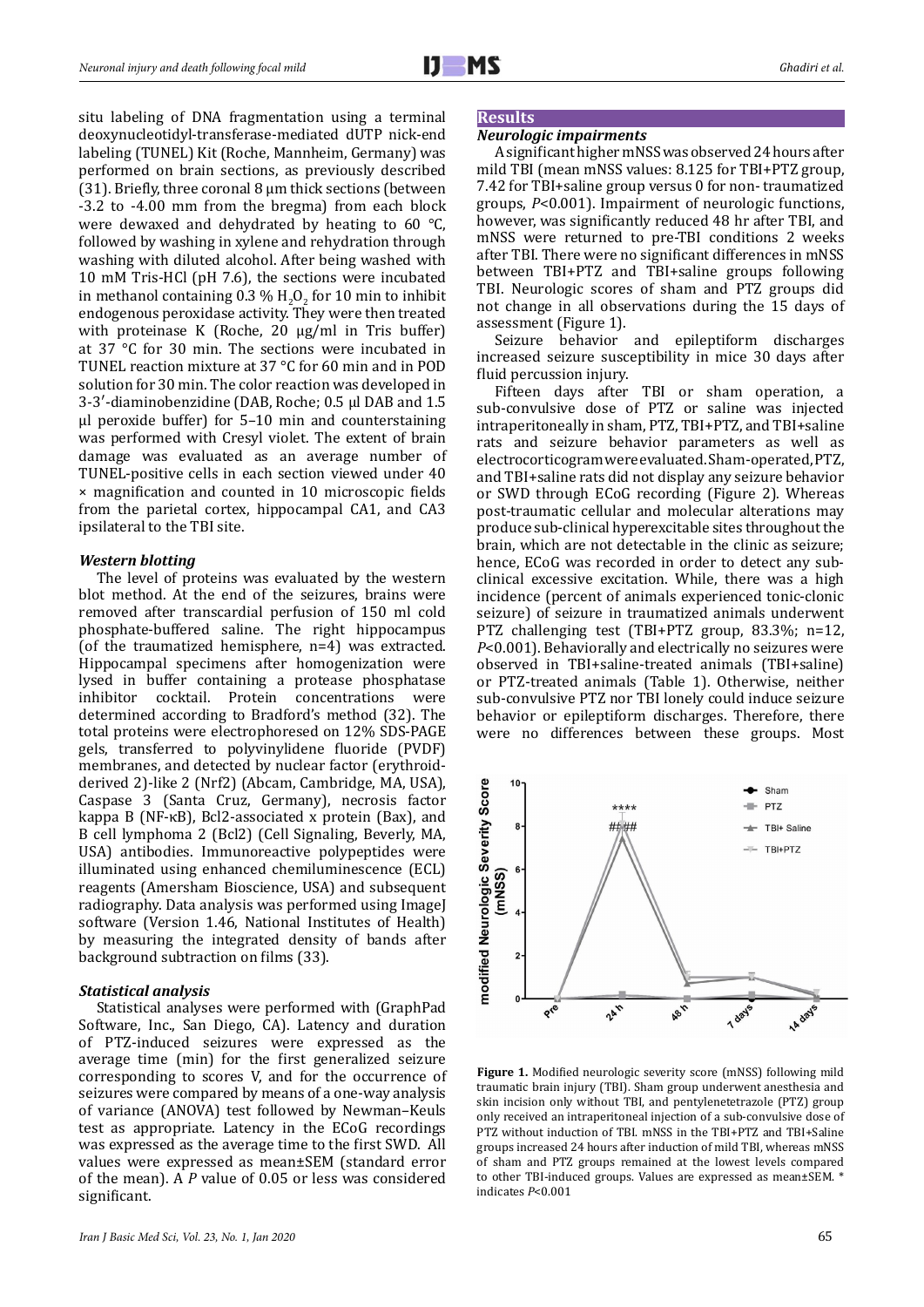| <b>Table 1.</b> Seizure behavior parameters and ECoG findings following an induced PTS in the rat model |  |  |  |
|---------------------------------------------------------------------------------------------------------|--|--|--|
|---------------------------------------------------------------------------------------------------------|--|--|--|

| Seizure behavior |              |               |            |                     | Eclectrocorticogram |          |              |            |                     |
|------------------|--------------|---------------|------------|---------------------|---------------------|----------|--------------|------------|---------------------|
|                  | Sham         | <b>PTZ</b>    | TBI+Saline | TBI+PTZ             |                     | Sham     | <b>PTZ</b>   | TBI+Saline | TBI+PTZ             |
| Incidence (%)    | 0            | $\bf{0}$      | $\bf{0}$   | 83                  | Number              | $\Omega$ | $\bf{0}$     | 0          | $22.8 + 12***$      |
| Score            | 0            | $0.6 \pm 1.2$ | 0.010      | $4.2 \pm 1.4***$    | Latency (min)       | $60+0.0$ | $60{\pm}0.0$ | $60+0.0$   | $9.01 \pm 6.05***$  |
| Latency (min)    | $60{\pm}0.0$ | $60+0.0$      | $60+0.0$   | $12.73 \pm 3.2$ *** | Duration (mS)       | 0        | $\bf{0}$     | $\bf{0}$   | $0.012 \pm 0.1***$  |
| Duration (min)   | 0.010        | $4.16 \pm 10$ | 0.010      | $25.818 + 2.28$ *** | Amplitude (mV)      | 0        | $\bf{0}$     | 0.010      | $0.75 \pm 0.38$ *** |

PTZ: Pentylenetetrazole; ECoG: Electrocorticogram; PTS: Post-traumatic seizures; mS: milli second; mS: milli volt. \*\*\* *P*<0.001 compared with sham

traumatized rats of TBI+PTZ group obtained the highest score and  $\left(F_{3,24}=12.55\right)$ , *P*<0.001) exhibited tonic-clonic seizure episodes preceded by myoclonic jerks with lower latency between PTZ injection and seizure as well as the higher mean duration of seizure attacks (F<sub>3, 24</sub>=10.59, *P*<0.001). Similarly, analyses of ECoG recording showed a high number of SWDs in TBI+PTZ group  $(F_{3, 24}=15.91)$ *P*<0.001), while the number of epileptiform activities was zero in the sham, PTZ and TBI+saline groups (Figure 2, ). In the ECoG analyses, shortened latency, the time between injecting of PTZ and first SWD, was observed in the TBI+PTZ group ( $F_{3, 24}$ =397, *P*<0.001) compared to the all other groups. Furthermore, amplitude  $[F_{3,3}]$  $_{24}$ =18.29, *P*<0.001) and duration (F<sub>3,24</sub>=4.038, *P*<0.001) of epileptiform activities in the TBI+PTZ group were significantly different from other groups indicating lack of epileptiform activity.

# *Cellular apoptosis*

The mean number of TUNEL-positive cells fifteen<br>days after trauma in the ipsilateral parietal cortex (F days after trauma in the ipsilateral parietal cortex (F 3, 24=23.55, *P<*0.001) as well as the hippocampal CA1  $\int_{3, 24}^{1}$ =10.85, *P*<0.05) regions of TBI+saline group increased compared to the sham group (Figure 3, A and B). In addition, administration of PTZ and occurrence of seizure attacks in the TBI+PTZ group led to the appearance of an even higher number of apoptotic cells in all investigated brain regions compared to all other experimental groups (Figure 3, A and B). Intraperitoneal injection of PTZ without TBI also significantly increased the number of TUNEL-positive cells in the parietal cortex **Neuronal injury and death following focal mild**



Figure 2. Induction of epileptiform activity by injection of pentylenetetrazole (PTZ) 15 days after traumatic brain injury (TBI) in rat brain. Typical brain electrical activities recorded through electrocorticogram (ECoG) in sham, PTZ, TBI+saline, and TBI+PTZ groups are represented. Analyses of ECoG recording showed a high number of spike and wave discharges (SWDs) in TBI+PTZ group (*P*<0.001), while the number of epileptiform activities was zero in the sham, PTZ and TBI+saline groups

 $(F_{3, 24} = 23.55, P < 0.001)$  and CA1 hippocampal area (F  $_{24}$ =10.85, *P*<0.05) compared to sham rats (Figure 3,  $\AA$ and B).



Figure 3. Evaluation of the effect of seizure attacks induced by intraperitoneal injection of pentylenetetrazole (PTZ) after induction of mild traumatic brain injury (TBI) on cell apoptosis in the parietal cortex and the hippocampal CA1 and CA3 areas. A: Photomicrographs of terminal deoxynucleotidyl transferase-mediated dUTP nick end labeling (TUNEL)-positive cells in the parietal cortex and the hippocampal CA1 and CA3 regions of sham, PTZ, TBI+saline, and TBI+PTZ rats 15 days after induction of TBI (40x magnification). B: Bar graphs show the mean number of TUNEL-positive cells in the parietal cortex, and the hippocampal CA1 and CA3 regions in different animal groups. The occurrence of seizure attacks induced by PTZ significantly increased the mean number of apoptotic cells in all investigated brain regions. The data are represented as mean±SEM. \*\*\* and ### indicate *P*<0.001, ##, *P*<0. 01.and \* and # , *P*<0.05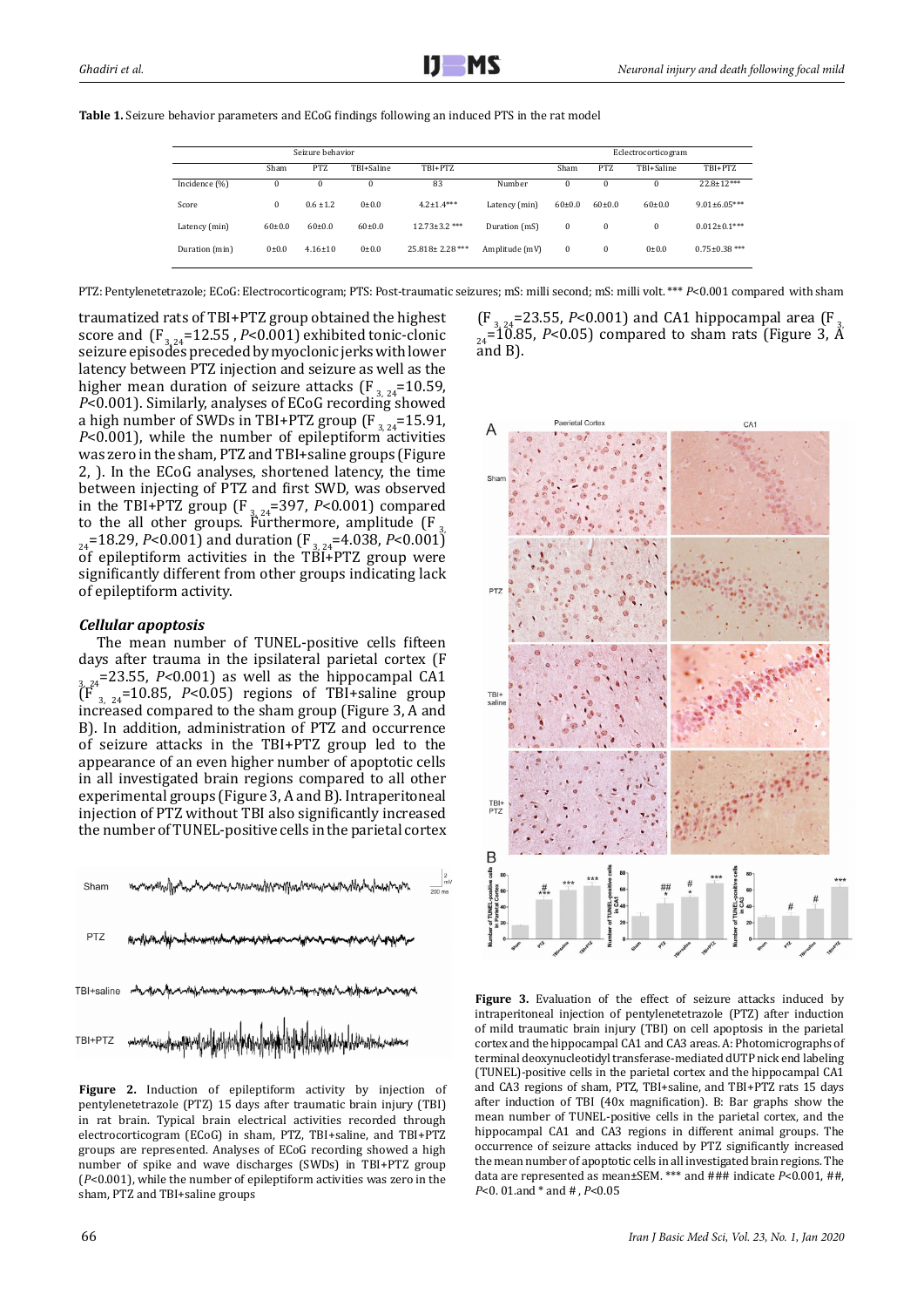

**Figure 4.** Hippocampal Bax/Bcl2 ratio and cleaved Caspase 3 levels assessed 15 days after induction of traumatic brain injury (TBI). A and B: Representative photographs of the Western blot show Bax/Bcl2 ratio and Caspase 3 in sham, pentylenetetrazole (PTZ), TBI+saline, and TBI+PTZ groups. C and D: Bar graphs indicate significant increases of Bax/Bcl2 ratio as well as the level of Caspase 3 after injection of a sub-convulsive dose of PTZ in TBI rats. Data are represented as mean±SEM. \*\*\* indicates *P*<0.001

#### *Changes in apoptotic markers*

Level of Bax, Bcl2 and Caspase 3 were investigated in the hippocampus ipsilateral to TBI site in different animal groups. Induction of TBI, followed by injection of sub-convulsive doses of PTZ, significantly increased the ratio of Bax/Bcl2 (F<sub>3, 19</sub>=458, *P*<0.001) compared to sham animals (Figure 4, A and C). In line with an increased number of apoptotic cells in TBI+PTZ rats, the ratio of Bax/Bcl2 was significantly higher in the TBI+PTZ group compared to sham, PTZ, and PTZ+saline animals (Figure 4, A and C). Furthermore, the level of Caspase 3 was significantly increased in TBI+PTZ animals (F<sub>3, 19</sub>=33.3,  $\bar{P}$ <0.001) compared to sham, PTZ, and TBI+saline groups, suggesting an involvement of

the Caspase-dependent pathway in the enhancement of apoptosis after mild TBI and seizure (Figure 4, B and D). The level of Caspase 3 was also higher in PTZ and TBI+saline groups compared to sham animals (Figure 4, B and D).

### *Changes in NF-κB and Nrf2*

Application of sub-convulsive dose of PTZ did not change the level of NF-κB compared to sham rats (Figure 5, A and C). However, mild TBI significantly increased the level of NF-κB (F<sub>3, 19</sub>=388.1, *P*<0.001) compared to the sham and PTZ groups. Further significant enhancement of NF-κB level was observed after injection of subconvulsive doses of PTZ after induction of mild TBI



**Figure 5.** Analysis of necrosis factor kappa B (NF-κB) and nuclear factor (erythroid-derived 2)-like 2 (Nrf2) levels assessed 15 days after induction of traumatic brain injury (TBI). A and B: Representative photographs and of the Western blot show NF-κB and Nrf2 protein levels in the sham, pentylenetetrazole (PTZ), TBI+saline, and TBI+PTZ groups. C and D: Bar graphs show that NF-κB protein level was significantly higher in PTZ+TBI rats than in other animal groups. The level of NF-κB protein also increased after TBI in TBI+saline rats compared to PTZ and sham groups. In contrast to NF-κB, TBI alone did not affect the level of Nrf2 compared to PTZ and sham groups. However, intraperitoneal injection of PTZ and occurrence of seizures significantly decreased Nrf2 levels compared to all other animal groups. The data are represented as mean±SEM. \*\*\* indicates *P*<0.001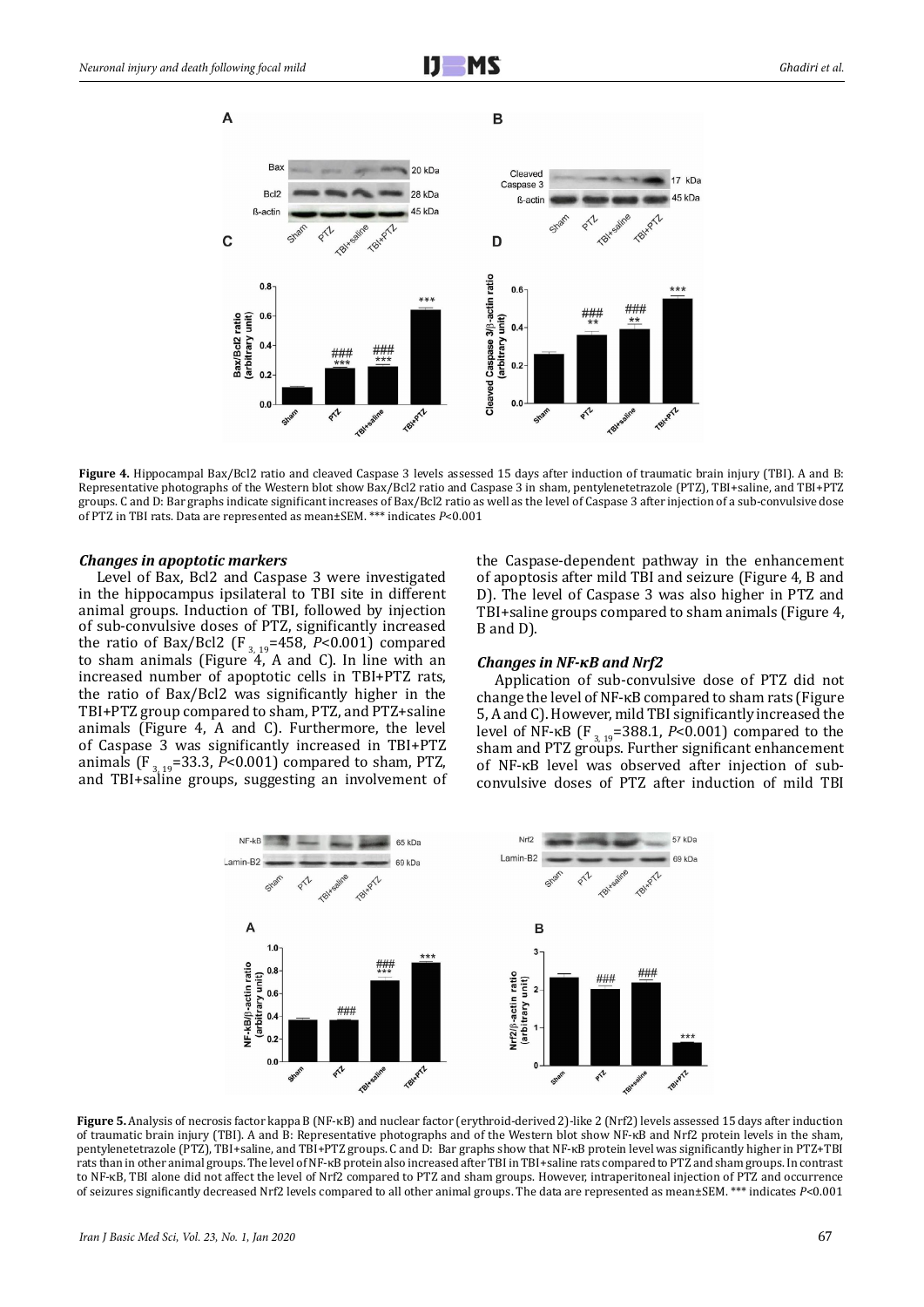(Figure 5, A and C).

As shown in Figure 5, the level of Nrf2 did not change in PTZ and TBI+saline groups compared to the sham group. However, Nrf2 level was significantly decreased after seizure occurrence following mild TBI ( $F_{3, 19}$ = 61.4, *P*<0.001) (TBI+PTZ group; Figure 5, B and D).

## **Discussion**

Hyperexcitability of the neuronal network after moderate to severe TBI following a latent period has been shown in the cerebral cortex and hippocampus (12). Parallel to the results of previous studies, the current study also confirmed that mild TBI increases the cerebral susceptibility to late PTZ-evoked seizures after trauma. Hence, application of a sub-convulsive dose of PTZ 2 weeks after brain injury (TBI+PTZ group), led to post-traumatic tonic-clonic seizures as well as epileptiform discharges in the ECoG recordings. (12, 34, 35). The reasons for increased seizure susceptibility after TBI are multifactorial. The divergent vulnerability of neurons to brain insults results in selective death among neuronal populations during the secondary injury of TBI (13-16). In other words, certain neuronal populations are highly vulnerable. For instance, neuronal populations within the dentate gyrus, as well as other hippocampal and cortical regions are more sensitive to brain injuries (12). Therefore, this phase of damage may affect specific neuronal circuits and perturb balance between inhibitory and excitatory connections in favor of hyperexcitability of neuronal networks and may evoke spontaneous seizures (17). Using PTZ application, increased seizure susceptibility in mice has been revealed at 30 days after moderate to severe TBI (36). In addition, alterations in blood-brain barrier permeability have been shown to contribute potentially to PTE in both clinical and experimental studies (8, 37). Based on our unpublished work, the present model of TBI disrupts the blood-brain barrier integrity. Moreover, activation of inflammatory cascades in the secondary phase of TBI also contributes to the high incidence of PTE in the post-traumatic brain tissue (38).

We utilized a clinical scale to score seizure activity following the injection of a subthreshold dose of PTZ (28). Compared to all other groups where little or no evidence of seizure activity were behaviorally observed, animals 2 weeks following mild weight drop model of brain injury commonly showed evidence of seizure activity under PTZ challenging test that could be qualitatively assessed in terms of the animals' behavior (TBI+PTZ group). Correlated to these clinical measures of seizure activity, post-traumatic brains showed abnormal hyperexcitability following a single dose of PTZ in electrophysiological measurements.

Our results demonstrate that the traumatized brain is endangered to adverse outcomes of this PTE. As a consequence, we found that these induced seizures significantly intensified cellular damage observed in the histopathological and molecular assessments. Whereas aggravation of histopathological damage following an induced period of PTE is likely due to multiple mechanisms (12), compromise of the bloodbrain barrier can itself induce epileptiform discharges, as well as seizures (39-42). Indeed, periods of PTE have been reported to reduce blood flow in local brain

regions that are already at risk of ischemia due to brain trauma (37). While, upraised seizure susceptibility in the course of secondary damage leads to seizure attacks following application of a sub-convulsive dose of PTZ, seizures, in turn, deteriorate neuronal loss in different brain regions by activating the mitochondrial and Caspase- related apoptotic pathways (43). In keeping with our findings, application of sub-convulsive doses of PTZ has also been shown to induce apoptosis and to activate Caspase 3 possibly due to GABAergic disinhibition (44). The additive or synergistic effects of seizure and mild TBI potentiate their morphological or molecular effects on the brain and markedly increase the number of DNA fragmentation in the hippocampus and neocortex. Adverse degenerative consequences of seizure activity after TBI have been shown to deteriorate the neurological outcome by exacerbating the primary damage of TBI (2, 45). The induction of convulsion by low concentrations of kainic acid after TBI caused a loss of ipsilateral hippocampal CA3, CA4, and hilar neurons following increased metabolic rates and neuronal activity in the hippocampus (19). The Caspase and Bcl2 family proteins play a crucial role in neuronal death after seizures and epileptogenesis in several models of

brain injury (46). NF-κB and Nrf2 play important roles in the neuroinflammation and cell survival cascades following TBI (47, 48). NF-κB is a transcriptional factor required for the gene expression of several inflammatory mediators and plays a crucial role in the development of pathological processes in both epilepsy and TBI (38, 49). Levels of NF-κB activity are increased in neuroglial cells within hours of TBI and remains high for many months, suggesting a role for NF-κB in the epilepsyrelated inflammatory process (50). Our results indicated an increased level of NF-κB after mild TBI (TBI+saline group); an effect that was significantly amplified by seizures (TBI+PTZ group). NF-κB regulates seizure threshold and gene transcription following convulusion

(51).<br>Nrf2. a neuroprotective transcription factor, promotes the expression of numerous antioxidant and antiinflammatory proteins and may play protective roles in epilepsy (52) and TBI (53). Activation of the Nrf2 pathway by small molecules or by overexpression has been shown to promote the expression of numerous antioxidants (52) and to slow down neuronal loss in a range of pathological conditions, including TBI (54). As, Nrf2 plays a protective role in acquired epilepsy (55, 56), Nrf2, as well as its downstream gene products have been suggested as promising anti-epileptic or anti-epileptogenic therapies (56). Our novel finding revealed that mild TBI did not change the level of Nrf2. However, Nrf2 values were significantly decreased after convulsions in traumatized rats (TBI+PTZ group). This suggests that endogenous antioxidant defense mechanisms of Nrf2 are important in preventing the brain from the exitotoxic condition.

### **Conclusion**

Overall, our data highlight the extreme vulnerability of the post-traumatic brain to the patterns of abnormal<br>neuronal hyperexcitability. Accordingly, seizure hyperexcitability. occurrence following mild TBI aggravates cell injury via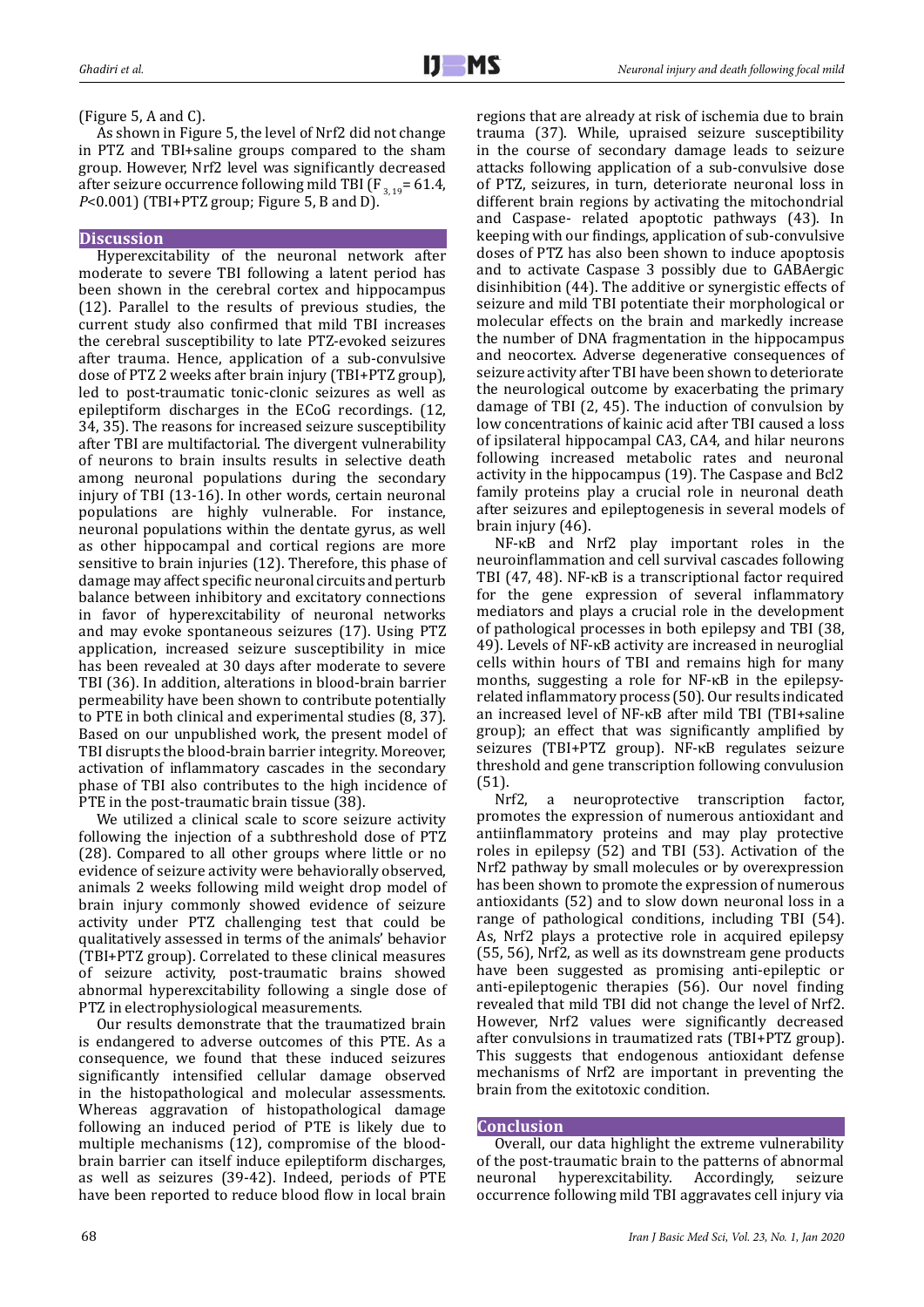activation of neuroinflammatory or apoptotic processes and may increase the risk of PTE. Since, numerous catastrophic mechanisms such as excessive excitation gradually emerge after head trauma, novel drugs or intervention strategies during the latent period of TBI must be applied to control the secondary devastating cascades. Given the extremely diverse set of target genes thought to be involved in secondary insult, targeting these molecules may constitute a promising novel therapeutic approach to prevent adverse outcomes like PTE in the future.

### **Acknowledgment**

We thank Dr Philippe Coulon for his critical review of the manuscript. This article was part of a PhD thesis supported by grants from Tehran University of Medical Sciences, and the Shefa Neuroscience Research Center (Dr-Thesis 267258).

### **Conflicts of Interest**

The authors declare that there are no conflicts of interest.

### **References**

1. Frye CA, Scalise TJ. Anti-seizure effects of progesterone and 3alpha,5alpha-THP in kainic acid and perforant pathway models of epilepsy. Psychoneuroendocrinology 2000;25:407- 420.

2. Asikainen I, Kaste M, Sarna S. Early and late posttraumatic seizures in traumatic brain injury rehabilitation patients: brain injury factors causing late seizures and influence of seizures on long-term outcome. Epilepsia 1999;40:584-589.

3. Angeleri F, Majkowski J, Cacchio G, Sobieszek A, D'Acunto S, Gesuita R, *et al*. Posttraumatic epilepsy risk factors: one-year prospective study after head injury. Epilepsia 1999;40:1222- 12230.

4. Englander J, Bushnik T, Duong TT, Cifu DX, Zafonte R, Wright J, *et al*. Analyzing risk factors for late posttraumatic seizures: a prospective, multicenter investigation. Arch Phys Med Rehabil 2003;84:365-373.

5. Eftekhar B, Sahraian MA, Nouralishahi B, Khaji A, Vahabi Z, Ghodsi M, *et al*. Prognostic factors in the persistence of posttraumatic epilepsy after penetrating head injuries sustained in war. J Neurosurg 2009;110:319-326.

6. Salazar AM, Jabbari B, Vance SC, Grafman J, Amin D, Dillon JD. Epilepsy after penetrating head injury. I. Clinical correlates: a report of the Vietnam Head Injury Study. Neurology 1985;35:1406-1414.

7. Bao YH, Bramlett HM, Atkins CM, Truettner JS, Lotocki G, Alonso OF, *et al*. Post-traumatic seizures exacerbate histopathological damage after fluid-percussion brain injury. J Neurotrauma 2010;28:35-42.

8. D'Ambrosio R, Perucca E. Epilepsy after head injury. Curr Opin Neurol 2004;17:731-735.

9. Pitkanen A, Bolkvadze T. Head Trauma and Epilepsy. Jasper's Basic Mechanisms of the Epilepsies [Internet]. 2012; $4<sup>th</sup>$  edition.

10. Khodaie B, Lotfinia AA, Ahmadi M, Lotfinia M, Jafarian M, Karimzadeh F, *et al*. Structural and functional effects of social isolation on the hippocampus of rats with traumatic brain injury. Behav Brain Res 2015;278:55-65.

11. Jafarian M, Karimzadeh F, Alipour F, Attari F, Lotfinia AA, Speckmann EJ, *et al*. Cognitive impairments and neuronal injury in different brain regions of a genetic rat model of absence epilepsy. Neuroscience.298:161-170.

12. Vespa PM, McArthur DL, Xu Y, Eliseo M, Etchepare M, Dinov I, *et al.* Nonconvulsive seizures after traumatic brain injury are associated with hippocampal atrophy. Neurology 2010;75:792-798.

13. Gao X, Deng-Bryant Y, Cho W, Carrico KM, Hall ED, Chen J. Selective death of newborn neurons in hippocampal dentate gyrus following moderate experimental traumatic brain injury. J Neurosci Res 2008;86:2258-2270.

14. Grady MS, Charleston JS, Maris D, Witgen BM, Lifshitz J. Neuronal and glial cell number in the hippocampus after experimental traumatic brain injury: analysis by stereological estimation. J Neurotrauma 2003;20:929-941.

15. Conti AC, Raghupathi R, Trojanowski JQ, McIntosh TK. Experimental brain injury induces regionally distinct apoptosis during the acute and delayed post-traumatic period. J Neurosci 1998;18:5663-5672.

16. Bigford GE, Alonso OF, Dietrich D, Keane RW. A novel protein complex in membrane rafts linking the NR2B glutamate receptor and autophagy is disrupted following traumatic brain injury. J Neurotrauma 2009;26:703-720.

17. Herman ST. Clinical trials for prevention of epileptogenesis. Epilepsy Res 2006;68:35-38.

18. Golarai G, Greenwood AC, Feeney DM, Connor JA. Physiological and structural evidence for hippocampal involvement in persistent seizure susceptibility after traumatic brain injury. J Neurosci 2001;21:8523-8537.

19. Zanier ER, Lee SM, Vespa PM, Giza CC, Hovda DA. Increased hippocampal CA3 vulnerability to low-level kainic acid following lateral fluid percussion injury. J Neurotrauma 2003;20:409-420.

20. Sherer M, Struchen MA, Yablon SA, Wang Y, Nick TG. Comparison of indices of traumatic brain injury severity: Glasgow Coma Scale, length of coma and post-traumatic amnesia. J Neurol Neurosurg Psychiatry 2008;79:678-685.

21. Coulter DA, Rafiq A, Shumate M, Gong QZ, DeLorenzo RJ, Lyeth BG. Brain injury-induced enhanced limbic epileptogenesis: anatomical and physiological parallels to an animal model of temporal lobe epilepsy. Epilepsy Res 1996;26:81-91.

22. Nilsson P, Ronne-Engstrom E, Flink R, Ungerstedt U, Carlson H, Hillered L. Epileptic seizure activity in the acute phase following cortical impact trauma in rat. Brain Res 1994;637:227-232.

23. Reeves TM, Lyeth BG, Phillips LL, Hamm RJ, Povlishock JT. The effects of traumatic brain injury on inhibition in the hippocampus and dentate gyrus. Brain Res 1997:757:119-132.

24. Statler KD, Swank S, Abildskov T, Bigler ED, White HS. Traumatic brain injury during development reduces minimal clonic seizure thresholds at maturity. Epilepsy Res 2008;80:163-170.

25. Ghadiri T, Sharifzadeh M, Khodagholi F, Modarres Mousavi SM, Hassanzadeh G, Zarrindast MR, *et al*. A novel traumatic brain injury model for induction of mild brain injury in rats. J Neurosci Methods 2014;233:18-27.

26. Yuan XQ, Prough DS, Smith TL, Dewitt DS. The effects of traumatic brain injury on regional cerebral blood flow in rats. J Neurotrauma 1988;5:289-301.

27. Xiong Y, Mahmood A, Meng Y, Zhang Y, Qu C, Schallert T, *et al*. Delayed administration of erythropoietin reducing hippocampal cell loss, enhancing angiogenesis and neurogenesis, and improving functional outcome following traumatic brain injury in rats: comparison of treatment with single and triple dose. J Neurosurg 113:598-608.

28. Bao YH, Bramlett HM, Atkins CM, Truettner JS, Lotocki G, Alonso OF, et al. Post-traumatic seizures exacerbate histopathological damage after fluid-percussion brain injury.